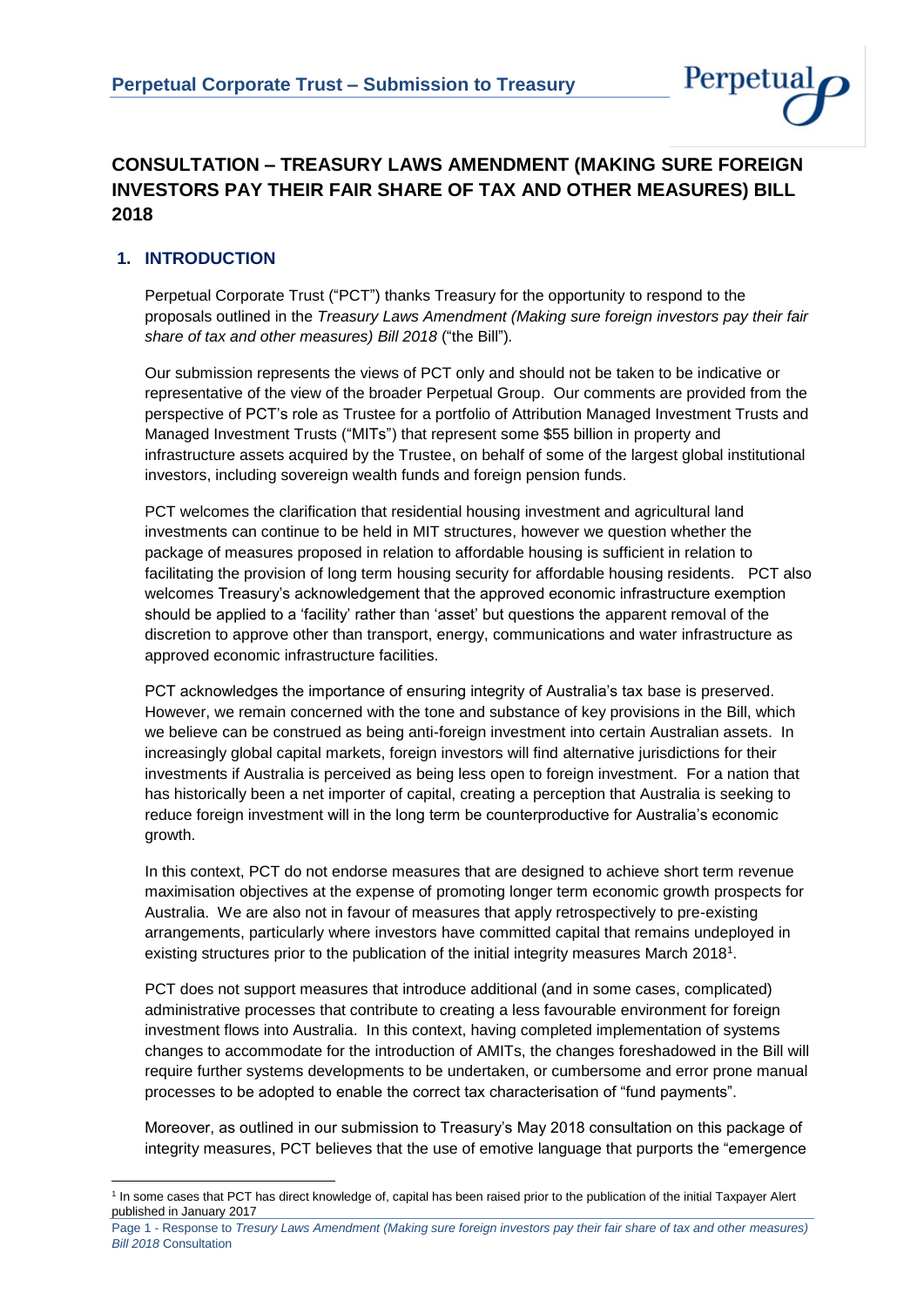

of a dual corporate tax system that taxes foreign institutional investors in land-rich industries at rates anywhere between zero and fifteen percent", whilst "other large businesses remain subject to the current top corporate tax rate", without any substantive factual evidence to support these claims is counterproductive. In PCT's view, generalisations that are not supported by an objective evidence base do not facilitate an informed and impartial policy debate, particularly as it is *effective tax rates* that drive investment decisions. In relation to Australian Superannuation Funds, the Association of Superannuation Funds of Australia (ASFA) has noted:

*Superannuation funds pay 15 per cent tax on earnings for assets held in accumulation products and 0 per cent for investment earnings supporting pensions and income streams. As the Australian corporate tax rate is higher than these rates, franking credits often exceed the tax liability of superannuation funds on dividend income. As franking credits are refundable, excess credits can be used to offset tax liabilities relating to income on other assets, or be added to returns as cash<sup>2</sup> .*

PCT suggests caution is warranted as it cannot be assumed that domestic institutional investors will step in to compensate for reduced foreign capital inflows into Australia.

PCT also does not favour the implementation of broad sweeping measures that prejudice the interests of investors due to circumstances that they may not necessarily influence or control; or deem all income to be of particular character based on an arbitrarily determined thresholds. For example, to deem all income of a head trust as 'agricultural MIT income' where it holds investments in other vehicles that hold non-agricultural land lacks appropriate foundations in fairness and equity. As an aside, PCT also notes that it is relatively straightforward to structure around these requirements through setting up discrete MITs to separate the holdings of these interests, so we question the effectiveness and policy intent of these measures.

**PCT remains concerned that Treasury has not struck the appropriate tone nor balance between ensuring tax base integrity and promoting the broader economic benefits that arise through foreign capital inflow into Australia.** 

## **2. RESIDENTIAL AND AFFORDABLE HOUSING**

PCT welcomes the clarification that residential housing investments can continue to be held in MITs and the prospect that MIT residential housing income received that is referable to affordable housing can be eligible for the concessional 15 percent withholding tax rate.

Whilst we appreciate that matters of broad housing policy are likely to be outside of Treasury's remit in relation to the current consultation, we believe it is a material limitation that "rent to buy" affordable housing schemes have not been considered in scope for these proposed changes. The concessions that are articulated encourage the use of residential housing stock held in MITs for affordable housing for a period of 10 years, at which time these interests can be disposed of and concessional rates of capital gains tax payable. This will not necessarily result in improved long-term housing security nor a path to home ownership for affordable housing residents.

Recognising that a single MIT can hold a diversified portfolio of interests, PCT questions the rationale for characterising the entirety of a capital gain on sale of indirect interests in a diverse portfolio of underlying assets as residential housing income of the MIT if residential premises investment accounts for more than 50 percent of the underlying exposures. PCT also requests that Treasury clarify the tax treatment for an AMIT that has been structured to offer different

**<sup>.</sup>** <sup>2</sup> The Association of Superannuation Funds of Australia (ASFA) *Dividend imputation – its rationale and its impact on superannuation outcomes*, August 2015, p8

Page 2 - Response to *Tresury Laws Amendment (Making sure foreign investors pay their fair share of tax and other measures) Bill 2018* Consultation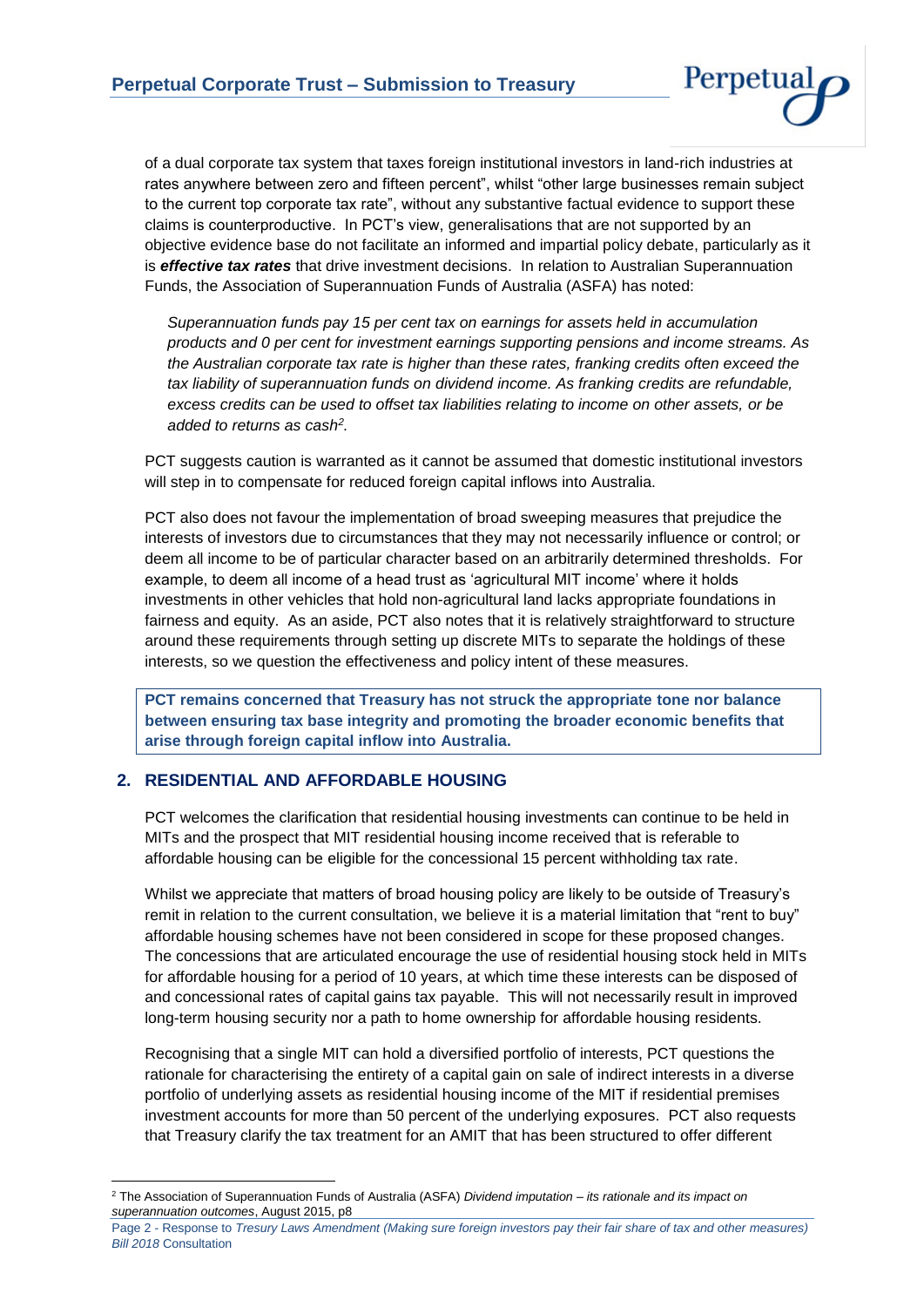

classes of membership interests, with each discrete class of interest referable to a different pool of assets, where the largest class of member interests relates to residential housing assets.

**PCT welcomes the affordable housing measures included in the Bill, but believes that, to encourage long term housing security, these measures could be further extended to encourage the establishment of innovative rent to buy schemes** 

## **3. AGRICULTURAL LAND**

PCT welcomes the clarification by Treasury that agricultural land can continue to be held within a MIT structure and any capital gain realised on the sale of agricultural land for rent from an asset trust to an operating entity will not be considered "non-concessional MIT income.

However, as noted in relation to indirect interests held in residential housing assets, PCT questions the rationale for deeming the entirety of a capital gain on sale of indirect interests in a diverse portfolio of underlying assets MIT agricultural income of the MIT if agricultural land held for rent represents more than 50 percent of the underlying exposures. PCT believes it is more appropriate for the character of the underlying exposures to be retained, and any capital gain realised should be able to be pro-rated across fund payment types of different character.

In addition, as noted in relation to an MIT's ability to be eligible for the concessional withholding rate during the transitional period only where the MIT receives income or gains attributable to agriculture land held by another MIT that is 100 per cent held, PCT questions the rationale for deeming an MIT ineligible for the concessional withholding rates during the transitional period where the MIT has invested into a joint venture. PCT believes it is more appropriate for all income or gains attributed to agriculture land to be eligible for the concessional withholding rate during the transition period regardless of the percentage held by a MIT as in our experience the reason for a less than 100 percent ownership of another MIT is due to capital and or debt limitations.

## **4. 'APPROVED' ECONOMIC INFRASTRUCTURE**

PCT also welcomes Treasury's acknowledgement that the approved economic infrastructure exemption is proposed to be applied to a 'facility' rather than 'asset'. However, we remain concerned in relation to:

- the apparent removal of the discretion to approve other than transport, energy, communications and water infrastructure as approved economic infrastructure facilities. PCT believes that it may be prudent to maintain the discretion to deem other facilities as 'approved economic infrastructure', on a case by case basis and as new national imperatives arise. For example, carbon sequestration facilities designed to combat climate change could in due course be deemed economically significant infrastructure but may not be able to be approved as such under the proposed definition.
- The Treasurer reserving the ultimate discretion to determine an 'approved economic infrastructure facility' recognising that the States assume significant fiscal responsibility for provision of economic infrastructure in Australia and recognising historical tensions in Federal/State relationships and the often-competing priorities between Federal and State governments in terms of promotion of economic development and achievement of State policy objectives. State Governments should reserve the right to approve infrastructure facilities as economically significant. Alternatively, the right to deem infrastructure as economically significant should be reserved to Infrastructure Australia.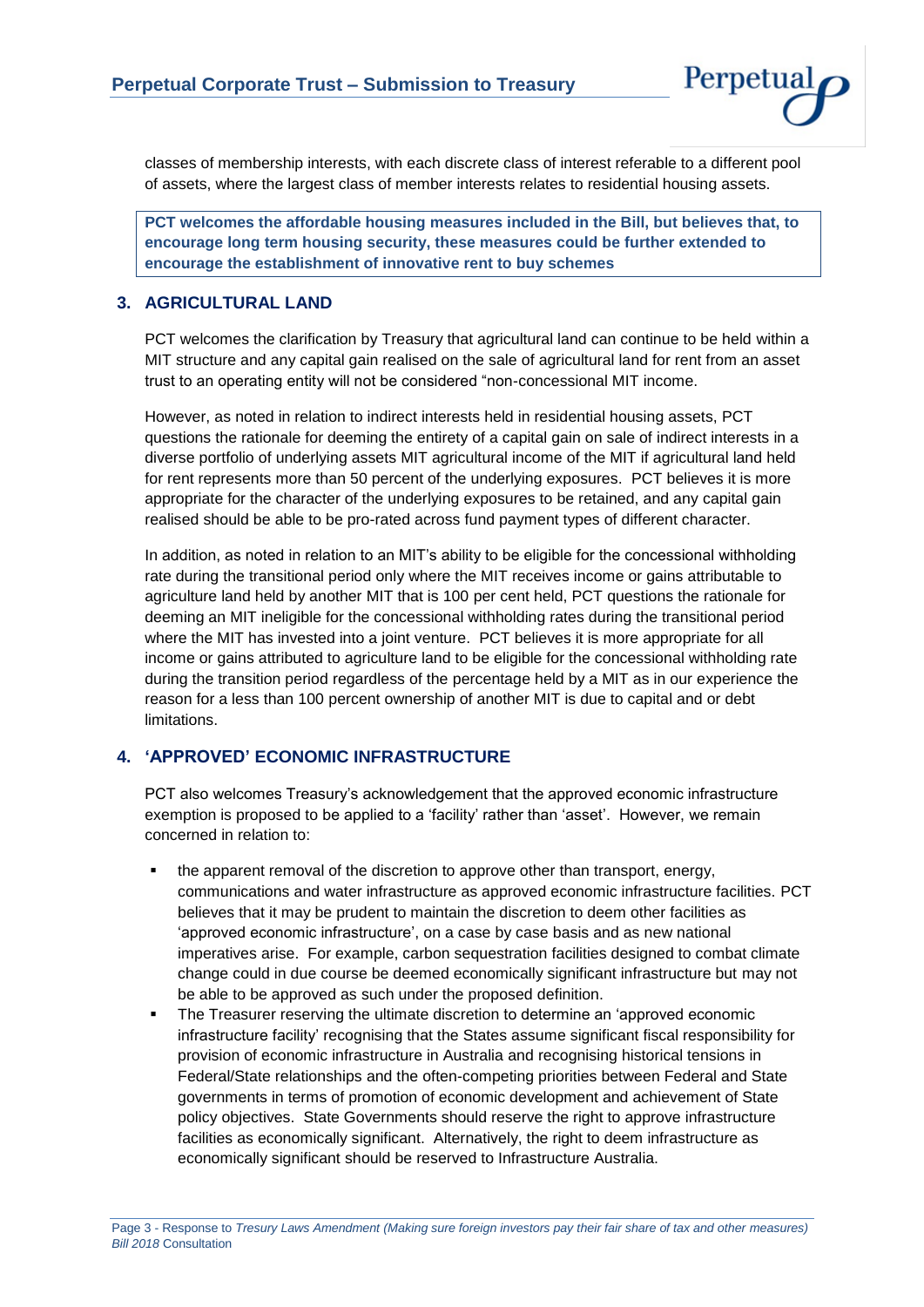

**PCT believes that State Governments should also be able to deem infrastructure facilities in their jurisdictions as economically significant, or that Infrastructure Australia be charged with the responsibility of assessing and approving significant economic infrastructure facilities.**

PCT also believes that where a request for approval of significant economic infrastructure facility is not granted, the grounds for non-approval should be a mandatory requirement for inclusion in the notice in writing to the applicant.

#### **5. FOREIGN SOVERIGN AND FOREIGN PENSION FUND INVESTORS**

PCT notes and appreciates that Treasury had introduced the concept of a "sovereign entity group" for the purposes of establishing whether participation interests exceed the 10% threshold.

In relation to the "influence" test proposed for foreign sovereign and foreign pension fund investors, PCT requests that Treasury provide additional guidance as to the fact patterns that will constitute "influence" in this context. PCT also submits that the relevant holding and influence tests should be applied at the level of each underlying investment.

Moreover, PCT believes that the "influence test" should be modified to accommodate situations where the right to appoint a participant to an advisory board or other decision-making body is exercised through appointment of an Australian Investment Manager or specialist consultant, engaged by the Foreign Sovereign or Foreign Pension Fund to oversee their interests in Australian Investments. We believe that this approach is consistent with the policy objectives underlying the "substantial investment management in Australia" eligibility requirement for a withholding MIT.

#### **6. TRANSITIONAL ARRANGEMENTS**

PCT submits that the grandfathering period for existing arrangements be extended to include arrangements where capital has already been committed by investors prior to 28 March 2018, but has yet to be deployed, recognising that the commitment may have been based on information disclosures that were accurate at the time these were made, but are now rendered inaccurate because of the proposed changes outlined in the Bill.

Where a MIT is part way through deploying committed capital, PCT sees the scope for considerable administrative issues if there is a mix of grandfathered and non-grandfathered assets held within a single MIT and associated operational costs.

#### **7. CONCLUSION**

PCT welcomes some of the measures that are outlined in the Bill, particularly in relation to the affordable housing measures and acknowledgement that the approved economic infrastructure exemption should be applied to a 'facility' rather than 'asset'.

PCT however remains highly concerned in relation to the substantial complexity that is being injected into an already complicated set of arrangements in relation to withholding tax and the substantial cost that will be incurred by market participants to effectively operationalise these changes, particularly as fund administrators may be required to extend existing systems functionality to cater for these changes. We do not believe these operational implications have been appropriately considered by Treasury in formulating the proposals outlined in the Bill. For MIT Trustees engaged to hold assets on behalf of offshore investors, it will be particularly challenging to navigate through these changes, requiring an increase in reliance on external